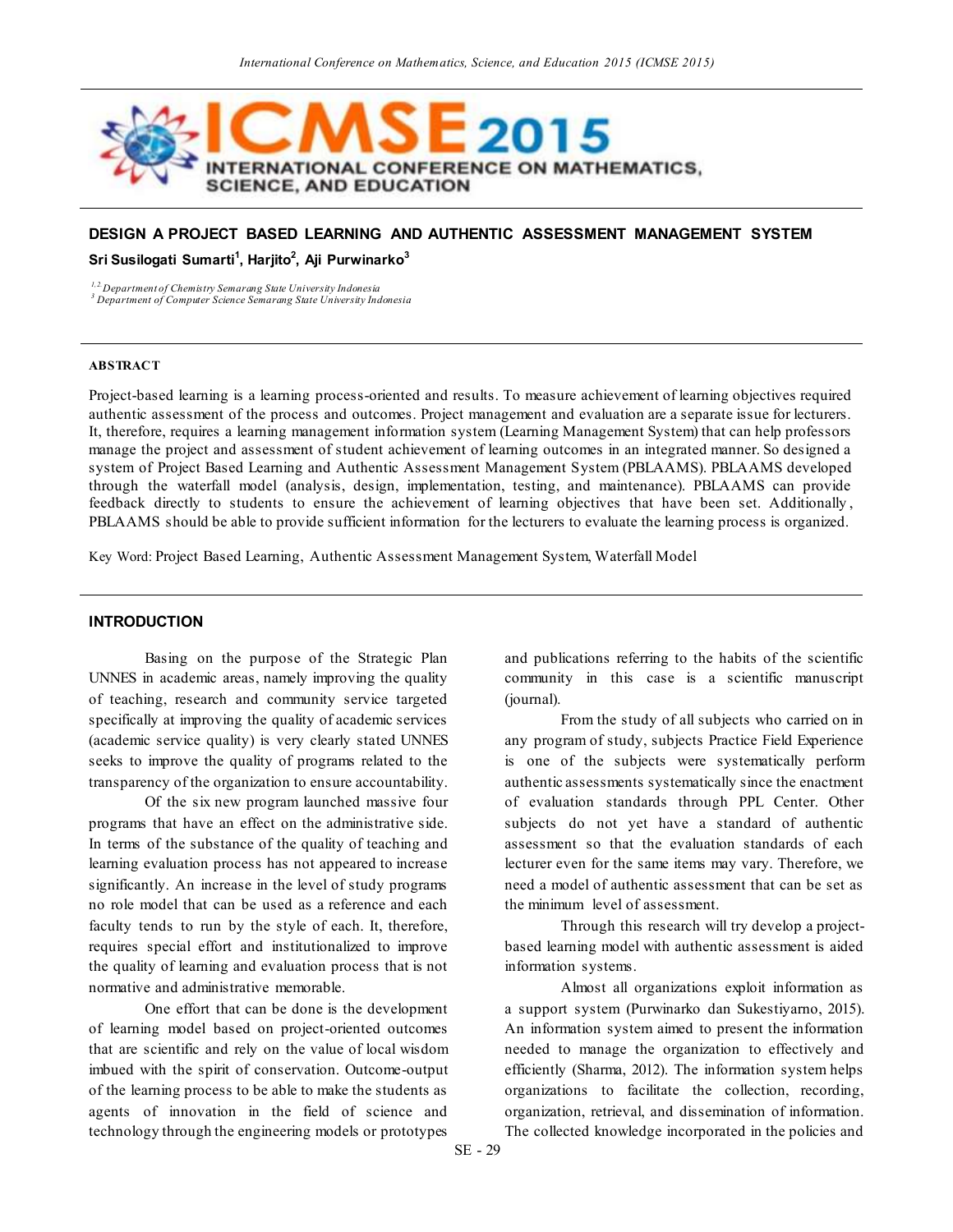procedures within the organization and then disseminated to the `stakeholders (Bapat and Soni, 2015).

This information system is designed specifically to manage the Project Base Learning (PBL) and authentic assessment that can cover face-to-face learning through interactive activities such as in the form of a progress report through activities like seminars in every meeting that refers to the habit of the scientific community.

PBL is a model of classroom activities experienced a shift from a class tend to be isolated from the outside world and a teacher-centered towards longterm activity, interdisciplinary, student-centered and integrated with the outside world (Ministry of Education, 2012). From these definitions, it appears that PBL is an active class model and centered on the learner. So lecture using the model PBL will spur the creativity of students in exploration, making decisions, interprets the data, and synthesize information in a meaningful way.

Assessment for a teacher to have a dual role, which is to obtain data on students in the lecture as well as well as a diagnosis to determine the subsequent learning process. Assessment is carried out through paper and pencil test is only able to provide limited information on the cognitive aspects. Through performance assessment lecturers are not only able to provide information on the cognitive abilities of the students, but also able to provide additional information regarding the skill set of pupils in a class, among other skills related to the talent, creativity, ethics, teamwork, behave with honesty, discipline and behavioral Other behavior that is needed not only in class but also in real life outside the classroom (Sternberg, 2007).

It is thus clear that authentic assessment and performance assessment is an evaluation that is not only seen from the cognitive aspects but also the performance and results of performance. So this model assessment will provide a better assessment of the paper and pencil test.

Self-assessment is defined as someone who is involved in making decisions concerning himself about how he learned and made progress according to Sambell, McDowell, & Brown in Luca & McLoughlin (2002). While peer-assessment defined as a process that involves individuals to judge their peers by providing consent (check) on the corresponding assessment criteria. Falchikov in Luca & McLoughlin (2002). From the two definitions can be seen that the self-assessment and peer assessment has a shape that different. Peer assessment instrument has a different focus than the self-assessment. Peer assessment is intended to engage students in the learning process and lead to cooperation in collaborative

projects and learning activities (Noonan and Duncan, 2005).

Compared to teacher assessment, self and peer assessment has many advantages. First, the involvement of students in the assessment will give direct feedback when students carry out the assessment. When students perform an evaluation by basing on the existing rubric, the student will be immediately aware of the shortcomings/mistakes made. And when the students saw the performance of another student him better value and of itself would be aware of and learn to improve to work done. When a learning process to implement self and peer assessment, the actual learning process has been to apply the highest cognitive domain so that it can be considered as learning to use Higher Order Thinking (Cheng & Waren in Peng, 2010).

Second, the implementation of peer and selfassessment is to prevent free-rider effect (Li Peng, 2010). What is meant by free-rider effect is the presence of group members who did not contribute to the group. The free-rider effect often occurs in a performance that is carried out in a group that is often difficult to avoid due to the limitations of time allocation or control by lecturers weak.

Third, peer and self-assessment can increase the active participation of students in the learning process. Peer and self-assessment are managed properly can evoke a sense of more useful (William in Peng, 2012) thereby increasing the interest of students in the learning process and learning becomes more fun.

However, peer and self-assessment has also identified weaknesses kelemahan.Beberapa reported in a study. Namely the emergence of displeasure at having to criticize friends. Besides peer and self-assessment requires additional time to do the training, preparation and monitoring of the Peng Cheng & Warren (2012).

As disclosed in Cheng & Wareen research, the problem often faced by students when assessing friend is unhappy. Students will feel freer when they assess anonymously, i.e., they do not know who the students are evaluated, and students are assessed not know who is judging. To overcome the disadvantages of peer and selfassessment can be used online assessment system.

Online in the peer evaluation system allows students free of displeasure because when a judge does not interact directly with the parties assessed. Besides this assessment system provides flexibility for students assessors because it is not limited by space and time. However, an online assessment system requires more preparation to build the application system. Bouzidi and Jaillet (2009) reported that the online results of peer and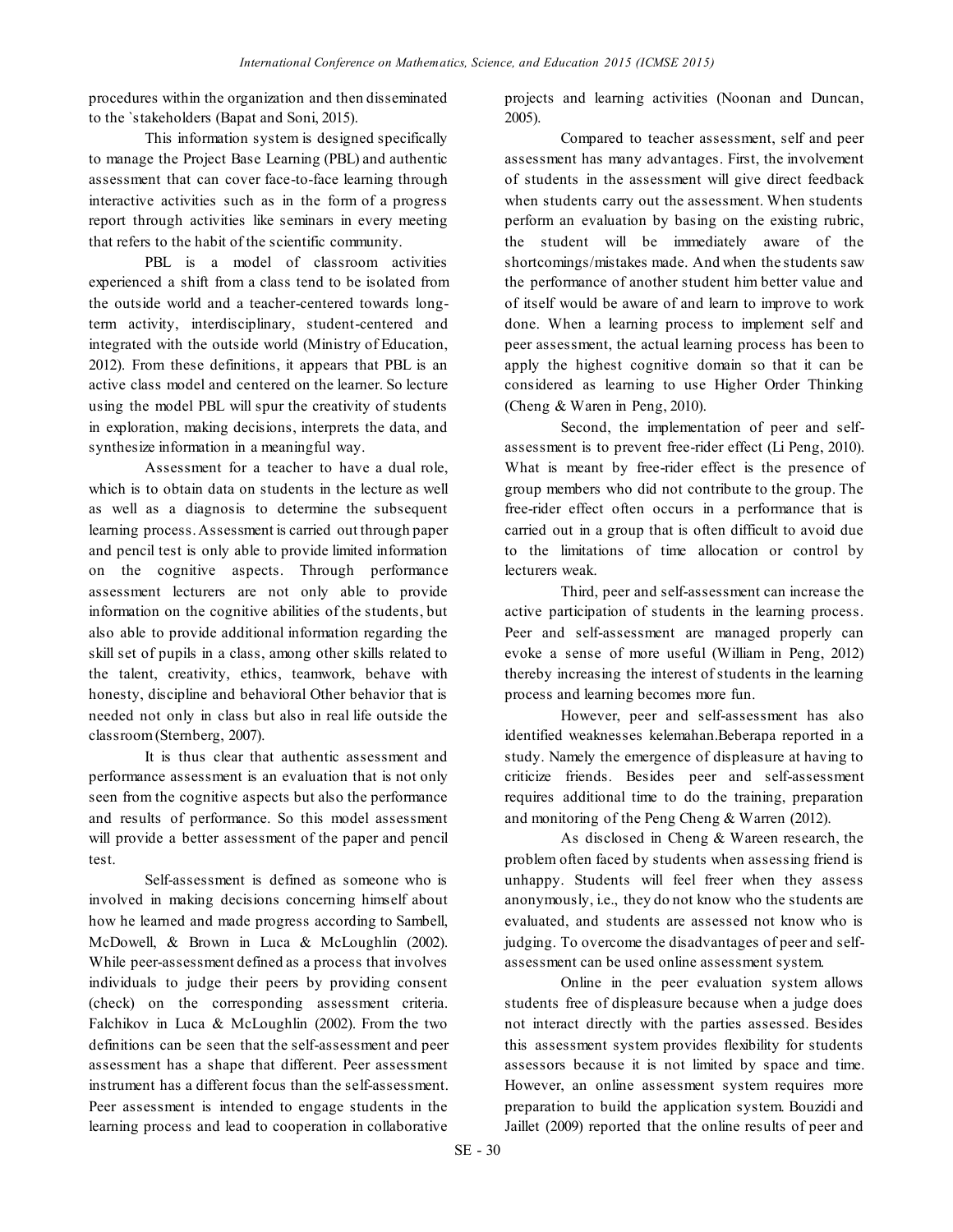self-assessment equivalent to the evaluation conducted by a professor for the assessment of the skills of basic nature does not mean that can not be applied to skills more involved. With the training, preparation and precise instrument peer and self-assessment can be compared to teacher assessment (Zhang, 2012).

### **METHODS**

PBLAAMS is done using models System Development Life Cycle (SDLC) or better known as the waterfall model (waterfall model) (Pressman, 2002; Sommerville, 2003) as shown in Figure 1. The model consists of several stages, including:

## **Requirements definition**

This step is an analysis of needs that can accommodate lectures PBLAAMS face to face through a performance assessment.

### **System and software design**

Hold this is done the overall system design based on needs analysis and design of the interface to be used by the user as well as the design of Data Flow Diagram and Entity Relationship Diagram.

# **Implementation and unit testing**

At this stage, writing program code. This system uses the PHP programming language. PHP is a programming language that supports the concept of server side so that it can be accessed online by multiple users simultaneously.

### **Integration and system testing**

Testing is an implementation of a design that has been done. Testing is done on a local server with xampp. So that it can be seen that there are no system bugs before the system was launched to the public.

# **Operation and manitenance**

Maintenance is done by the user to monitor the system through the system and the system log. Thus, the system administrator can easily fix any bugs that exist in a structured.

## **RESULT AND EXPLANATION**

Data Flow Diagram (DFD) of PBLAAMS shown in Figure 2. In this context, DFD demonstrated that: a) Users can access PBLAAMS are students, lecturers and Admin; b) Students must be logged in to access the course of data, project data, peer assessment, and achievement test; c) Lecturers must be logged in to change passwords, access data course, divide the class and give the assessment; d) Admin role as manager PBLAAMS can log in to add users or change passwords.

Entity Relationship Diagram (ERD) is designed according to the needs analysis. Figure 3 shows the layout of the ERD.



Figur 1. Water Fall Model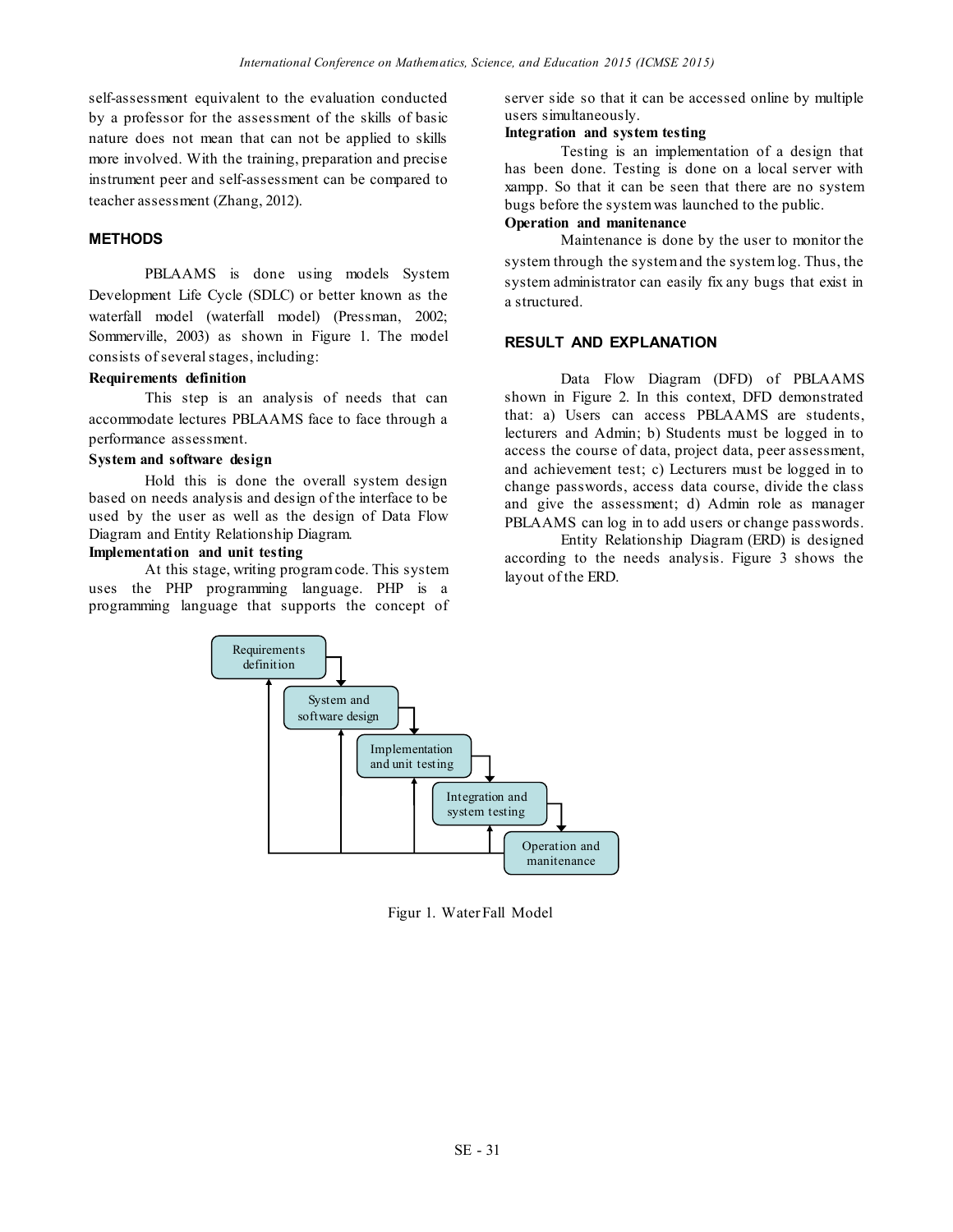## *International Conference on Mathematics, Science, and Education 2015 (ICMSE 2015)*

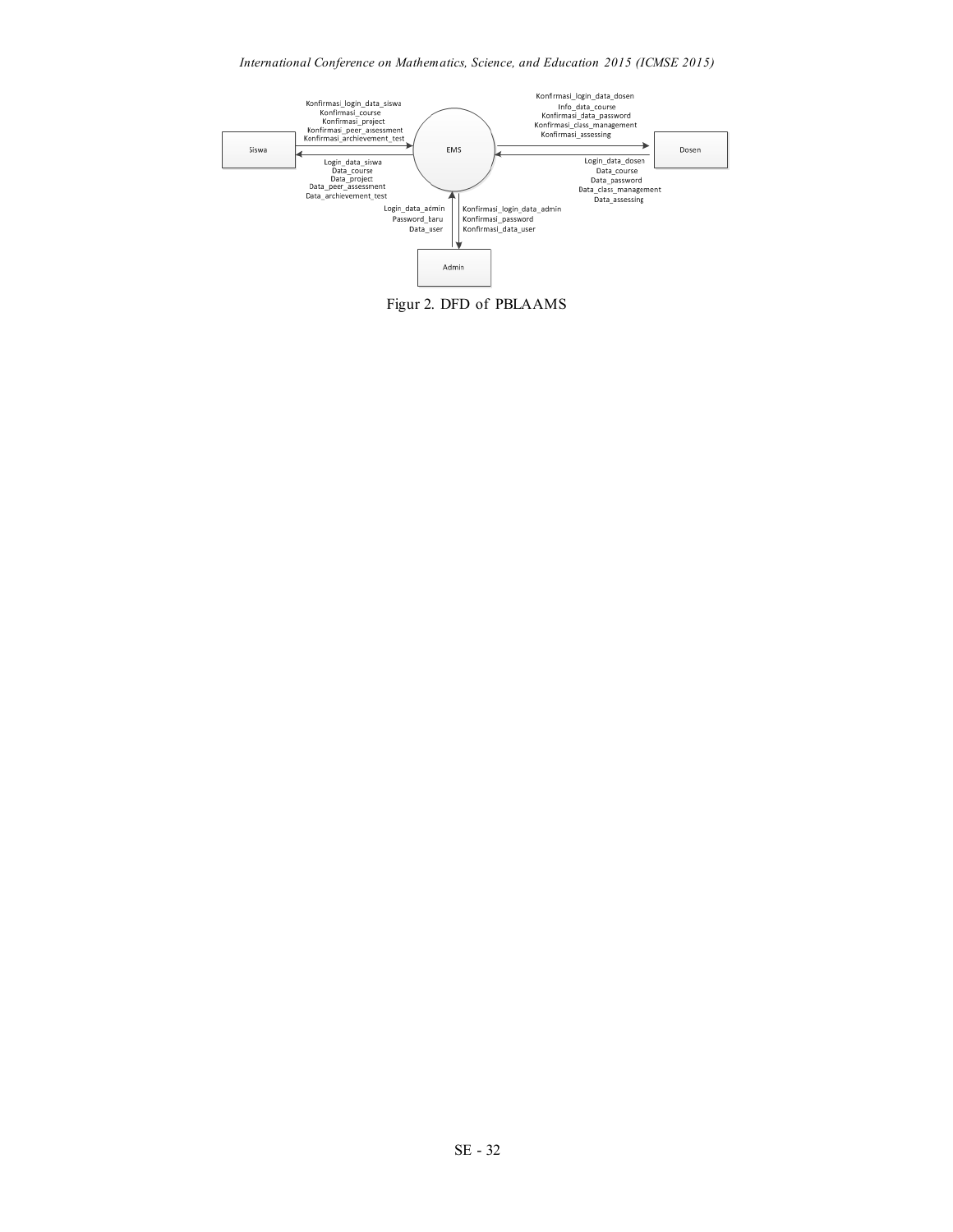

Figur 3. ERD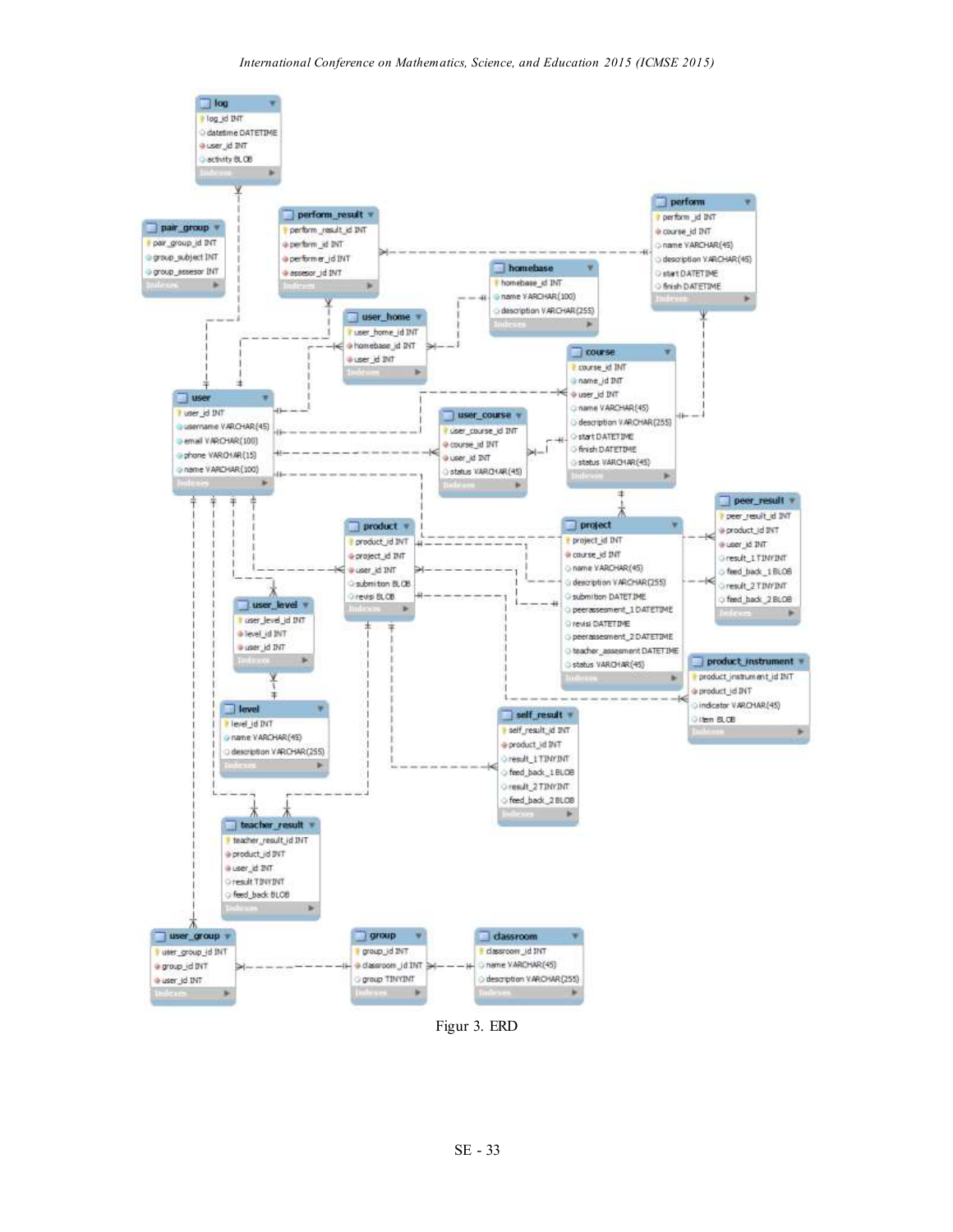Figure 4 shows the login form of the system. Users can enter to the main page after login system success. Figure 5 shows the main page of the system.

Figure 6 shows the courses. Lecturers can make some courses as needed. There are fields need to be filled in the form courses is the course name, date started, finished date, and description.

Figure 7 shows the class management. Through this feature lecturers manage such classes make learning group (sub menu classrooms), approve or reject the student follow the lectures and (sub menus students) and pairing the assessment group.

Figure 8 shows the lesson tools. There are two sub-menus in Lesson Tools are tutorials and project. Through tutorials, feature can make the lecture material.

To faster the work, learning resources can be put in a folder in the cloud storage like box.net, Google Drive, Dropbox and others while the information presented in this web in the form of the minutes. Also, it can also be added to the video (by using youtube), image (by using Facebook) as well as information on the personal web (blogs), Wikipedia, and other sources to enrich the content.

Lecturers can assess student products produced through product assessment form. Figure 9 shows the product assessment form.



Figure 4. Login form

| <b>PBLAAMS</b>               | ≡                                          | e<br>Hanillo                                                            |
|------------------------------|--------------------------------------------|-------------------------------------------------------------------------|
| MAIN MAVIGATION:             |                                            |                                                                         |
| Student<br>w                 | System (PBLAAMS Ver. 2.0)                  | Project Base Learning and Authentic Assessment Management               |
| Courses                      |                                            |                                                                         |
| Tutotials<br>r.              |                                            |                                                                         |
| Projects                     | Deskripsi<br>Jenis                         | i e-Learning                                                            |
| & Products & Self-assessment | Framework<br>Editor Text<br>There-         | : CodeIgniter 3.0<br>i ckeditor<br>: AdminLTE Free, bootsrup,           |
| Peer-assessment<br>霝         | Developes<br>Veri sebelumnya               | i Harjito<br>: PRIAAHS ver 1 HAKI 07088 Kesenkunhan Berlaks pada 2014-2 |
| Weekly Diary                 | GG4                                        |                                                                         |
| Achievement Test             | Shortout<br>Toggle Sidebar<br>Tougle modal | $t < 10$ >                                                              |
| <b>Summary Report</b>        | History                                    | $1 < 72$ Key >, < ESC Key ><br>$z <$ Back Key >                         |
|                              | Contact : zano.amrhakim@gmail.com          | Saran dan komentar http://fanebook.com/groups/pblaums                   |
|                              |                                            | PBLAAMS Version 1.0 Copyright @ 2014-2015 . All rights reserved         |

Figur 5. Main page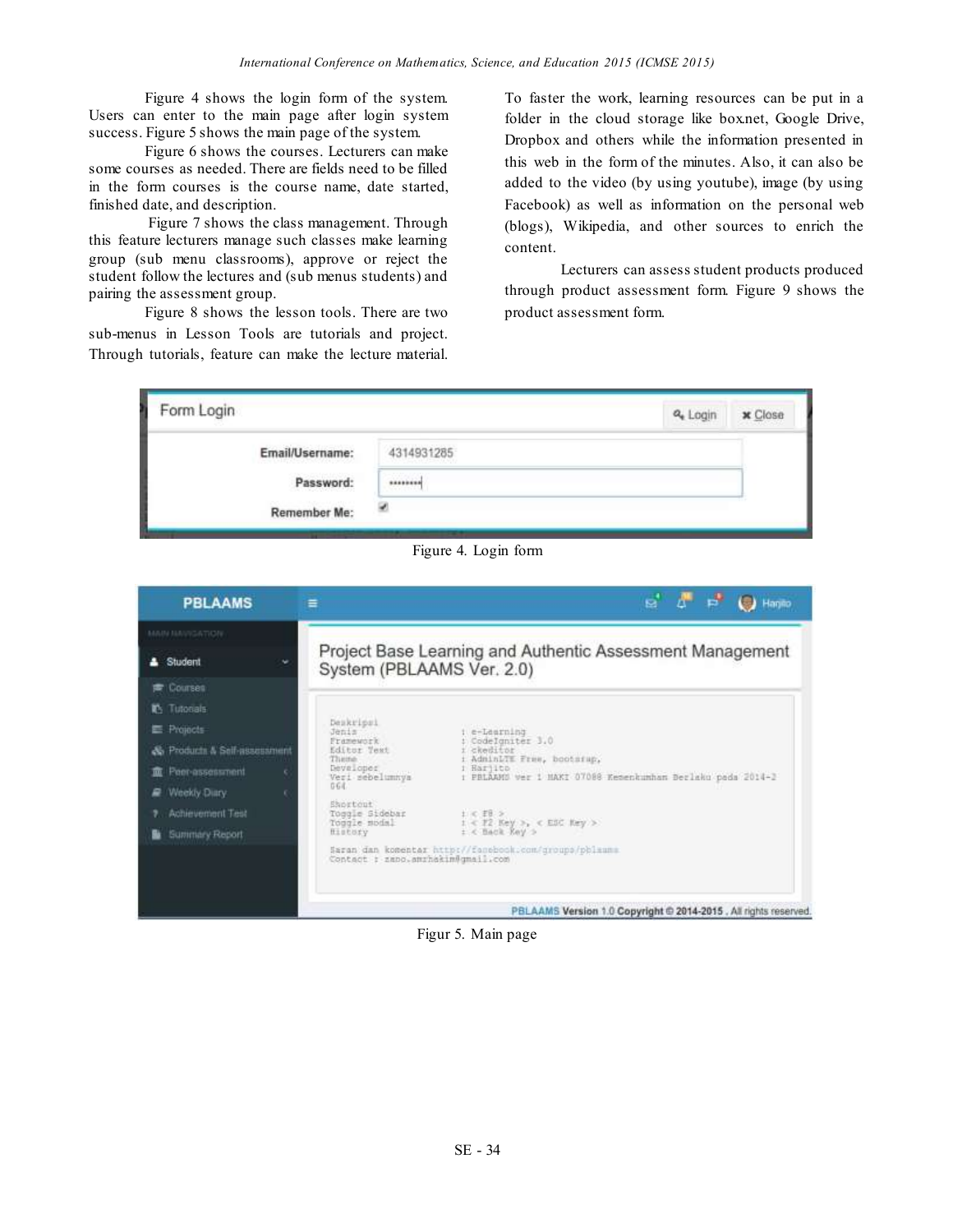### *International Conference on Mathematics, Science, and Education 2015 (ICMSE 2015)*

| <b>My Courses</b>                                                                                                                                                                                                                                                                                                                                                                                                                                                                                                                                                                                                                                                                                                                              |                                                                                                                                                                                                                                                                                                                                                                                                        |   |
|------------------------------------------------------------------------------------------------------------------------------------------------------------------------------------------------------------------------------------------------------------------------------------------------------------------------------------------------------------------------------------------------------------------------------------------------------------------------------------------------------------------------------------------------------------------------------------------------------------------------------------------------------------------------------------------------------------------------------------------------|--------------------------------------------------------------------------------------------------------------------------------------------------------------------------------------------------------------------------------------------------------------------------------------------------------------------------------------------------------------------------------------------------------|---|
| P Add New @ All Data O Publish Only @ Draft Only                                                                                                                                                                                                                                                                                                                                                                                                                                                                                                                                                                                                                                                                                               |                                                                                                                                                                                                                                                                                                                                                                                                        |   |
| Kimia Fisika 1                                                                                                                                                                                                                                                                                                                                                                                                                                                                                                                                                                                                                                                                                                                                 |                                                                                                                                                                                                                                                                                                                                                                                                        | œ |
| RENCANA PEMBELAJARAN SEMESTER Mata Kuliah : Kimia Fistur 1 Sementer, 3<br>Kode: D3004015 Program Studi : Pendidikan Kimia<br>$\mathcal{L}$<br><b>Dosen</b><br>SNS2<br>PengartipulPenanggungjawab / Harilto, S.Pd. M.Sc Capaian Pembelajaran Lulusan<br>Menguasai pengelahuan tentang struktur, sifat molekul, identifikasi, pentsahan,<br>karakterisasi, transformasi, sintesis senyawa organik dan anorganik serta apikasima<br>Capatian Pembelajaran Matakullah Menguasai pengetahuan mengenai struktur dan sifat-<br>sitet molekul serta energt yang menyertai transformasi dari sutau keadaan ke keadaan lain.<br>dan mengimplementasikan dalam produkmaskan ilmiah. Deskripsi Matakuliah Mata Kullah<br>ini mengkaji konsep-konsep kimia. | Detailed data<br>- Status: Published<br>- Active Period: 05 Aug 2015, 00:00 - 04 Feb 2016, 23:59<br>· Number of Project: 5 publish<br>· Number of Tutorial: 2 publish<br>· Number of Cognitive Test: 1 publish<br>· Number of Observation Sheet: 4 publish<br>- Number of Classroom: 4 publish<br>· Number of Student: 5 accepted, 0 awaiting, 0 rejected                                              |   |
| Praktikum Kimia Fisika                                                                                                                                                                                                                                                                                                                                                                                                                                                                                                                                                                                                                                                                                                                         |                                                                                                                                                                                                                                                                                                                                                                                                        | e |
| RENCANA PEMBELAJARAN SEMESTER Mata Kulah : Praktikum Kimia Fisika.<br>Semester: 5 sks: 3 Kode: D3004015 Program Studi : Pendidikan Kimia Dosen<br>Pergempu/Penanggungawab   Hartis, S.Pd, M.Sc Capson Pembelajaran Lulusan<br>Menguasai pengelahuan tentang struktur, sifat molekul, identifikasi, pemisahan,<br>karakterisasi, transformasi, sintesis senyawa organik dari anorganik serta aplikasinya<br>Capatan Pembelajaran Malakuliah Menguasai pengelahuan mengenai struktur dan sifat-<br>silat molekul serta energi yang menyertai transformasi dari sutau keodaan ke keadaan tait:<br>dan mengmplementasikan dalam produkinaskan imiah. Deskripsi Matskuliah Mata Kullah.<br>ini mengkaji konsep-konsep kimia                         | Detailed data<br>· Status: Published<br>- Active Period: 05 Aug 2015, 00:00 - 04 Feb 2016, 23:59<br>· Number of Project: 1 publish.<br>· Number of Tutorial: 1 publish<br>- Number of Cognitive Test: 0 publish<br>· Number of Observation Sheet: 0 publish<br>· Number of Classroom: 1 publish<br>· Number of Student: 4 accepted, 0 awaiting, 0 rejected<br>www.com/www.com/com/com/com/com/www.com/ |   |

### Figur 6. Courses

| Add New O All Data . Publish Only . Draft Only |                                                                                                 |             |
|------------------------------------------------|-------------------------------------------------------------------------------------------------|-------------|
| 430140003   Kimia Fisika 1                     |                                                                                                 | 区域          |
| Pendidikan Kimia Rombil 3                      | Detailed data<br>- Status: Published<br>· Number of Student: 0 accepted, 0 awaiting, 0 rejected |             |
| 430140002   Kimia Fisika 1                     |                                                                                                 | <b>IZ</b>   |
| Pendidikan Kima Rombel 2                       | Detailed data<br>· Status: Published<br>. Number of Student: 5 accepted, 0 awaiting, 0 rejected |             |
| 435040001   Kimia Fisika 1                     |                                                                                                 | 区道          |
| Kimia Rombel 1                                 | Detailed data<br>· Status: Published<br>- Number of Student: 0 accepted, 0 awaiting, 0 rejected |             |
| PPL Muntilan   Kimia Fisika 1                  |                                                                                                 | 区顶          |
| PPL SMA Negeri 1 Muntilan                      | Detailed data<br>· Status: Published<br>- Number of Student: 0 accepted, 0 awaiting, 0 rejected |             |
| 430140003 LPoktikum Kimia Fisika               |                                                                                                 | <b>12 *</b> |



### **My Tutorials** Add New O All Data @ Publish Only @ Draft Only Tutorial 1 | Kimia Fisika 1 区面 Lorem ipsum dolor sit amet, consectetuer Detailed data adipiscing ellt. Maecenas feugiat consequat diam. · Status: Published Maecenas metus. Vivamus diam purus, cursus a, neuron do non, facilisis vitae, rulla. Aenean dictum<br>tacinia fortor. Nunc laculis, mbh non iaculis<br>aliquam, orci felis euismod neque, sed ornare<br>massa mauris sed veilt. Nulla pretium mi et risus. Fusce mi pede, tempor id, cursus ac, ultamcorper nec, enim. Sed tortor. Curabitur molestie. Duis vellt augue, condimentum at, ultrices a, luctus ut, orci. Donec. Tutorial 2 | Kimia Fisika 1 宿值

Figure 8. Lesson tools